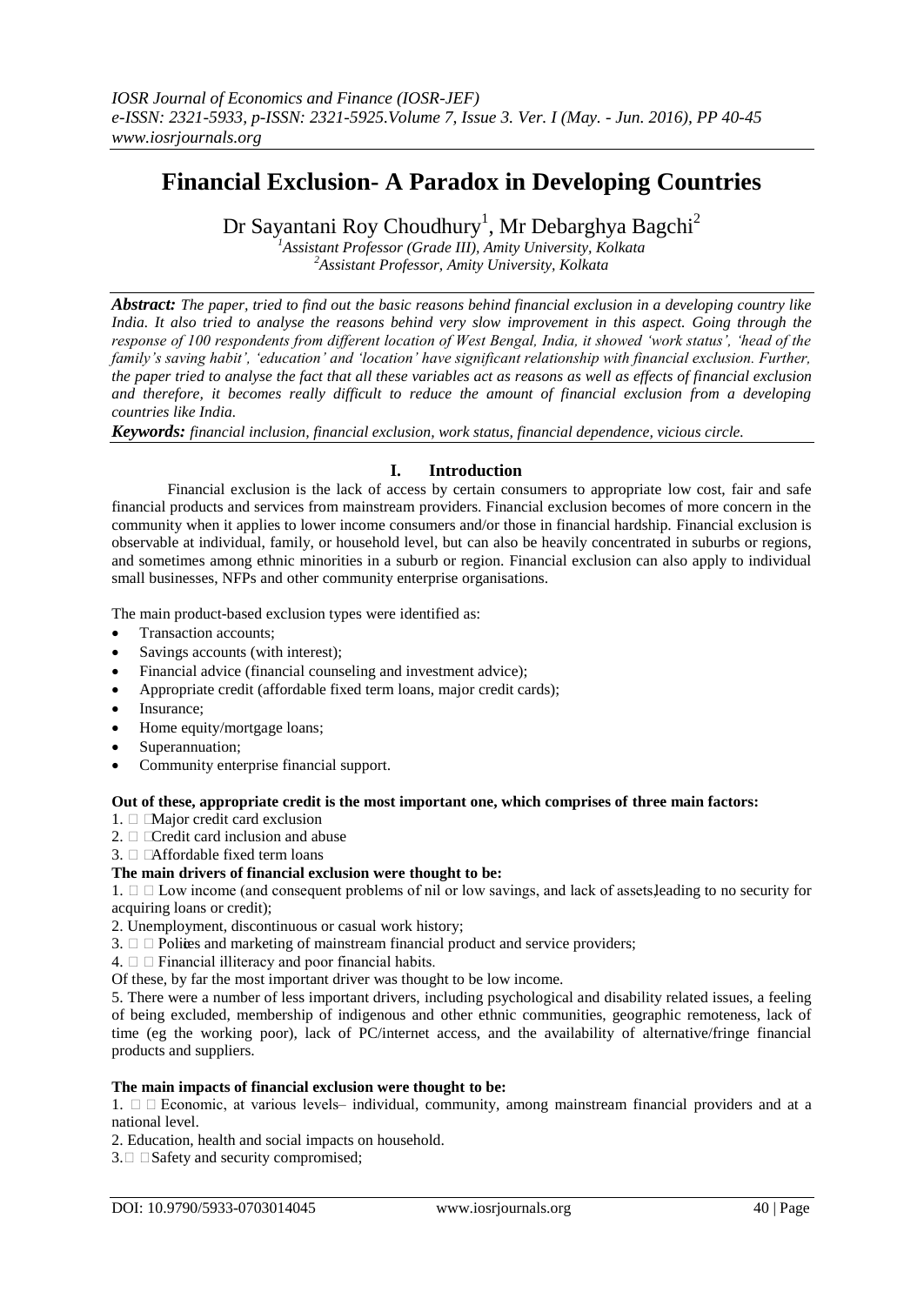$4. \Box$  Use of inappropriate mainstream products, including knockon effects (eg exclusion from a personal loan leading to abuse of credit cards, leading to a constrained credit history, resulting in exclusion from a home mortgage);

5.  $\Box$   $\Box$  Exploitation/use of fringe products, amounting to inefficient use of money;

6.  $\Box$   $\Box$  A prolonged state of poverty and financial hardship often results, whether or not financial exclusion was a cause of poverty in the first instance.

#### **Position of India in this aspect-**

From financial data of 2014, we can compare among the countries according to 'formal loan' and 'formal savings' and 'active bank account' and have a look on India's position.

Country Loan (formal)- Australia 17.0 Bangladesh 23.3 Brazil 6.3 Canada 20.3 China 7.3 France 18.6 Germany 12.5 **India 7.7** Indonesia 8.5 Italy 4.6 Japan 6.1 Kenya 9.7 Malaysia 11.2 Netherlands 12.6 New Zealand 26.6 Pakistan 1.6 Poland 9.6 Russia 7.7 South Africa 8.9 Sweden 23.4 Uganda 8.9 United Kingdom 11.8 USA 20.1. Country Savings (formal)- Australia 61.9 Bangladesh 16.6 Brazil 10.3 Canada 53.2 China 32.1 France 49.5

Germany 55.9 **India 11.6** Indonesia 15.3 Italy 15.5 Japan 51.3 Kenya 23.3 Malaysia 35.4 Netherlands 57.8 New Zealand 60.4 Pakistan 1.4 Poland 18.0 Russia 10.9 South Africa 22.1 Sweden 63.6 Uganda 16.3 United Kingdom 43.8 USA 50.4.

Country Bank account (active)- Australia 98.8 Bangladesh 36.6 Brazil 53.4 Canada 94.3 China 53.4 France 94.9 Germany 96.6 **India 32.8** Indonesia 19.5 Italy 69.2 Japan 92.1 Kenya 40.5 Malaysia 62.7 Netherlands 98.1 New Zealand 98.7 Pakistan 10.2 Poland 67.9 Russia 45.9 South Africa 52.5 Sweden 98.9 Uganda 20.1 United Kingdom 96.9 USA 86.9.

These figures are enough to discuss about the reasons behind 'financial exclusion'.

#### **II. Literature Review**

Financial inclusion or exclusion is a topic that has always interested researchers and academicians, with the emphasis especially on developing countries. Dangi and Kumar (2013) examined the impact of RBI and GOI initiatives on financial inclusion and concluded that financial inclusion has a positive impact and hence provisions should be made in the banks' business models to ensure financial inclusion. They also emphasized the importance of training frontline staff and managers on the human aspects of banking.

Garg and Agarwal (2014) have analyzed the different approaches adopted by different banks on financial inclusion. They have also analyzed past years achievements and progress.Singh (2014) has tried to explore the benefits of utilizing resources like mobile phones, India Post, IT advances in the banking sector, fair price shops, etc since the traditional methods initiated by RBI and GOI have not yielded satisfactory results.

Rajput and Oberoi have analyzed RBI, GOI and banks' initiatives on financial inclusion and have also analyzed the variance in performance from state to state. They observed that southern states have tended to do better on financial inclusion.Kempson and Whyley (1999), Kempson et al (2000), Sinclair (2001), Anderloni (2003), Gloukoviezoff (2004), and Anderloni and Carluccio (2006) have also given their views on financial inclusion and exclusion.

#### **III. Objectives Of The Study-**

1) What are the basic reasons behind financial exclusion?

2) What are the reasons behind very slow improvement in this aspect in developing countries like India?

#### **IV. Sampling-**

100 respondents are selected from areas around Kolkata. For 'rural' and 'semi-urban' areas, North and South 24 parganas are selected. For 'urban' area data were collected from Kolkata itself. As sampling process, 'convenience' sampling is done. Purposively, a heterogeneous group is formed so that all kind of people could be there with different socio-economic features.

In the questionnaire, the following independent factors are taken against the primary question that, whether the respondents have 'bank account etc' or 'not'. They ticked 1 for 'yes' and 0 for 'no'.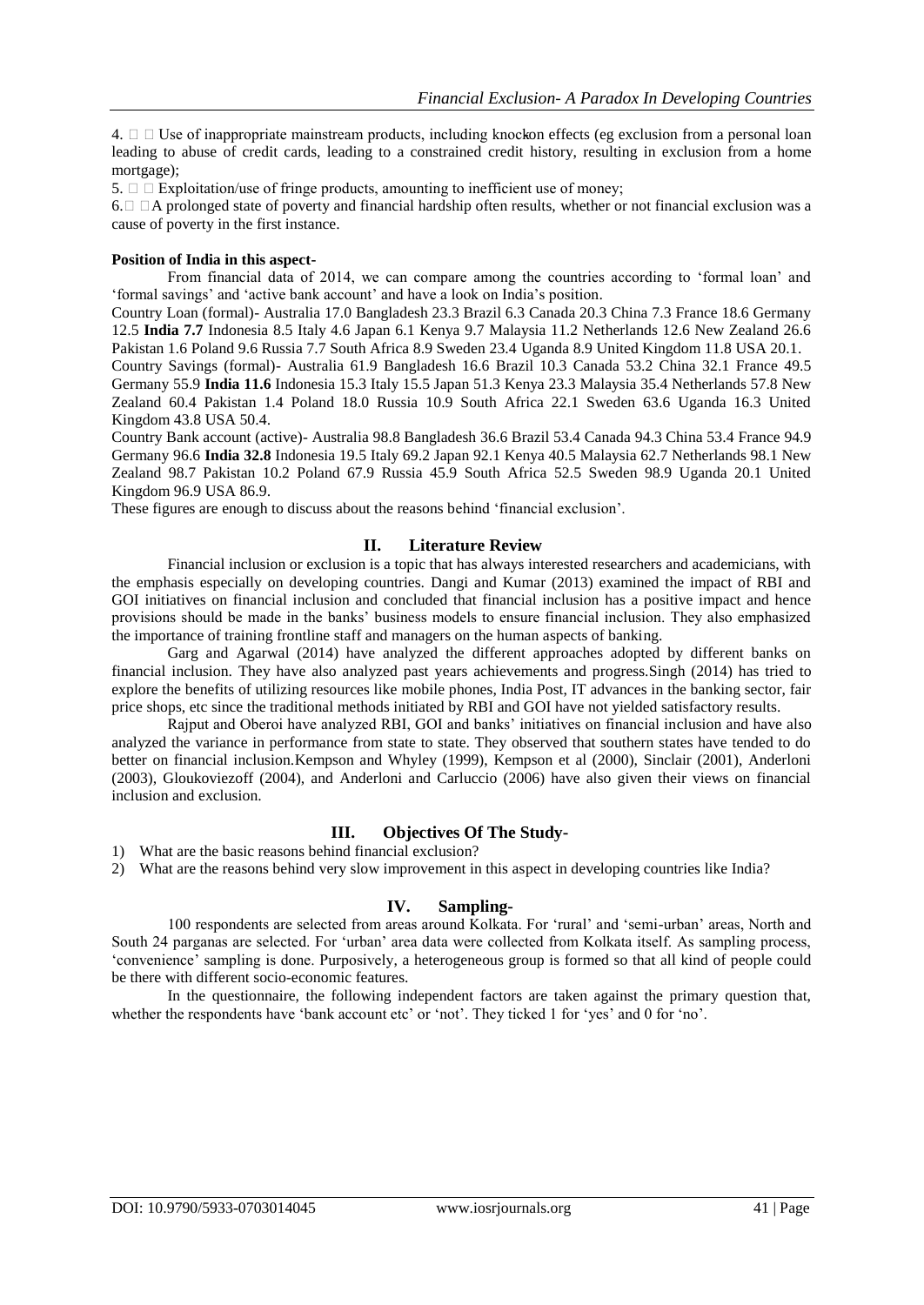| Respondent work status:<br>1.                                               |
|-----------------------------------------------------------------------------|
|                                                                             |
| Permanent/ full time                                                        |
| Full time, not permanent                                                    |
| Part time                                                                   |
| Seasonal                                                                    |
| Looking after home                                                          |
| Student                                                                     |
|                                                                             |
| $\overline{2}$ .<br>Whether head of the family is having 'bank account etc' |
| $\overline{No}$                                                             |
| Yes                                                                         |
|                                                                             |
| $\overline{3}$ .<br>Education:                                              |
| Up to XII                                                                   |
| graduation                                                                  |
| Post graduation                                                             |
|                                                                             |
|                                                                             |
| $\overline{4}$ .<br>Gender:                                                 |
| Male                                                                        |
| Female                                                                      |
|                                                                             |
| 5.<br>Age:                                                                  |
| 18-25                                                                       |
| $26 - 44$                                                                   |
| 45-64                                                                       |
| $65 +$                                                                      |
|                                                                             |
| Geographical area:<br>6.                                                    |
| Rural area or village                                                       |
| Small or middle sized town                                                  |
| Large town                                                                  |
|                                                                             |
| 7.<br>Income:                                                               |
| Lowest                                                                      |
| low                                                                         |
| high                                                                        |
| Highest                                                                     |
|                                                                             |

| <b>Statistics</b> |        |          |         |           |                |        |         |                |         |
|-------------------|--------|----------|---------|-----------|----------------|--------|---------|----------------|---------|
|                   |        | response | work    | savinghab | edu            | gender | age     | location       | income  |
|                   |        |          |         | 1t        |                |        |         |                |         |
| N                 | Valid  | 100      | 100     | 97        | 100            | 100    | 100     | 100            | 100     |
|                   | Missin | 0        | 0       | 3         | $\overline{0}$ | 0      | 0       | $\overline{0}$ |         |
|                   | g      |          |         |           |                |        |         |                |         |
| Mean              |        | .3900    | 3.4500  | 1.2887    | 2.5700         | 1.5200 | 2.3600  | 2.0500         | 2.5800  |
| Median            |        | .0000    | 4.0000  | 1.0000    | 3.0000         | 2.0000 | 2.0000  | 2.0000         | 3.0000  |
| Mode              |        | .00      | 4.00    | 0.01      | 3.00           | 2.00   | 2.00    | 2.00           | 3.00    |
| Std. Deviation    |        | .49021   | 1.47282 | 0.49992   | 1.00760        | .50212 | 1.03981 | .78335         | 1.05582 |
| Range             |        | 00.1     | 5.00    | .00       | 3.00           | .00    | 3.00    | 2.00           | 3.00    |

**V. Data Description**

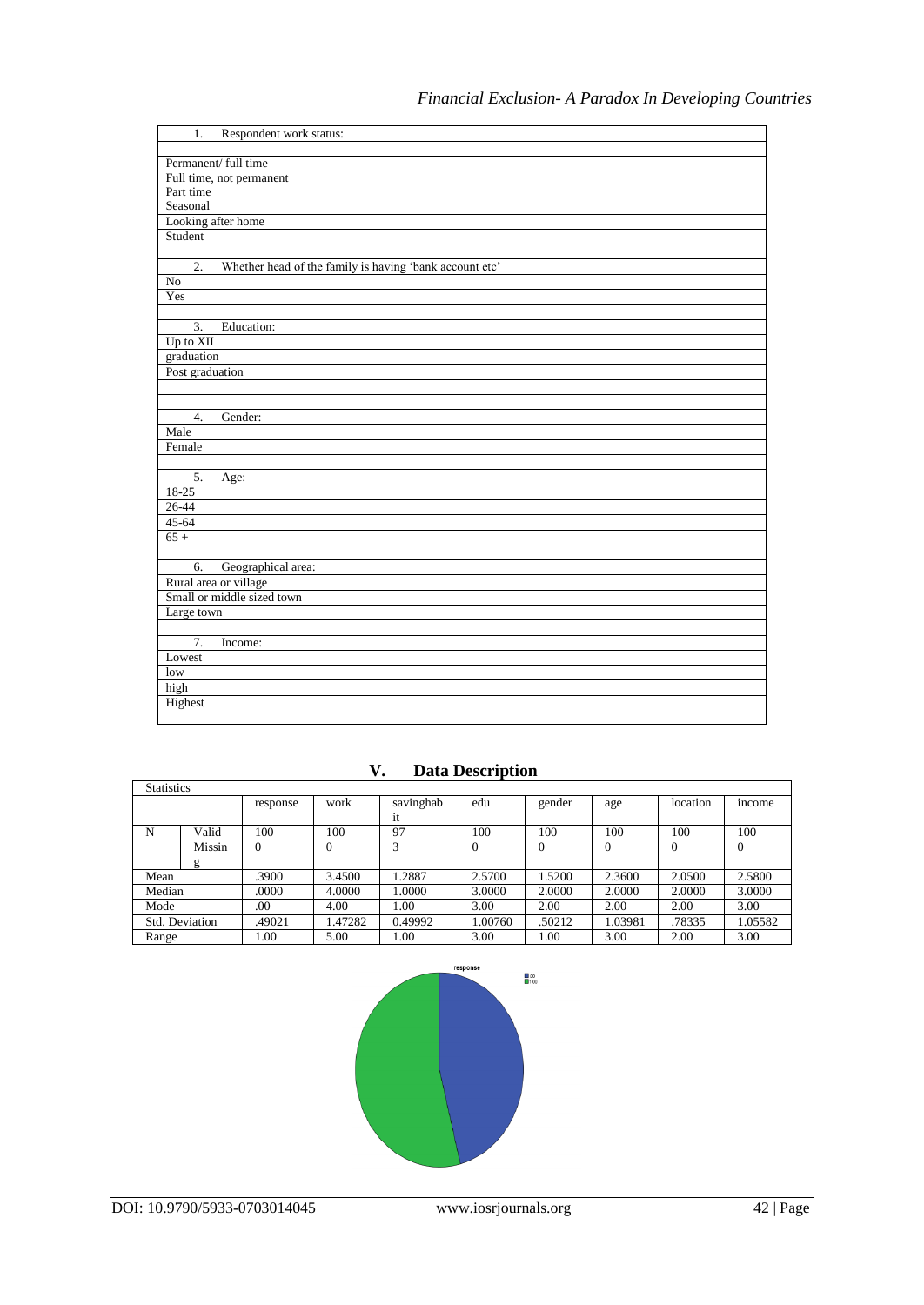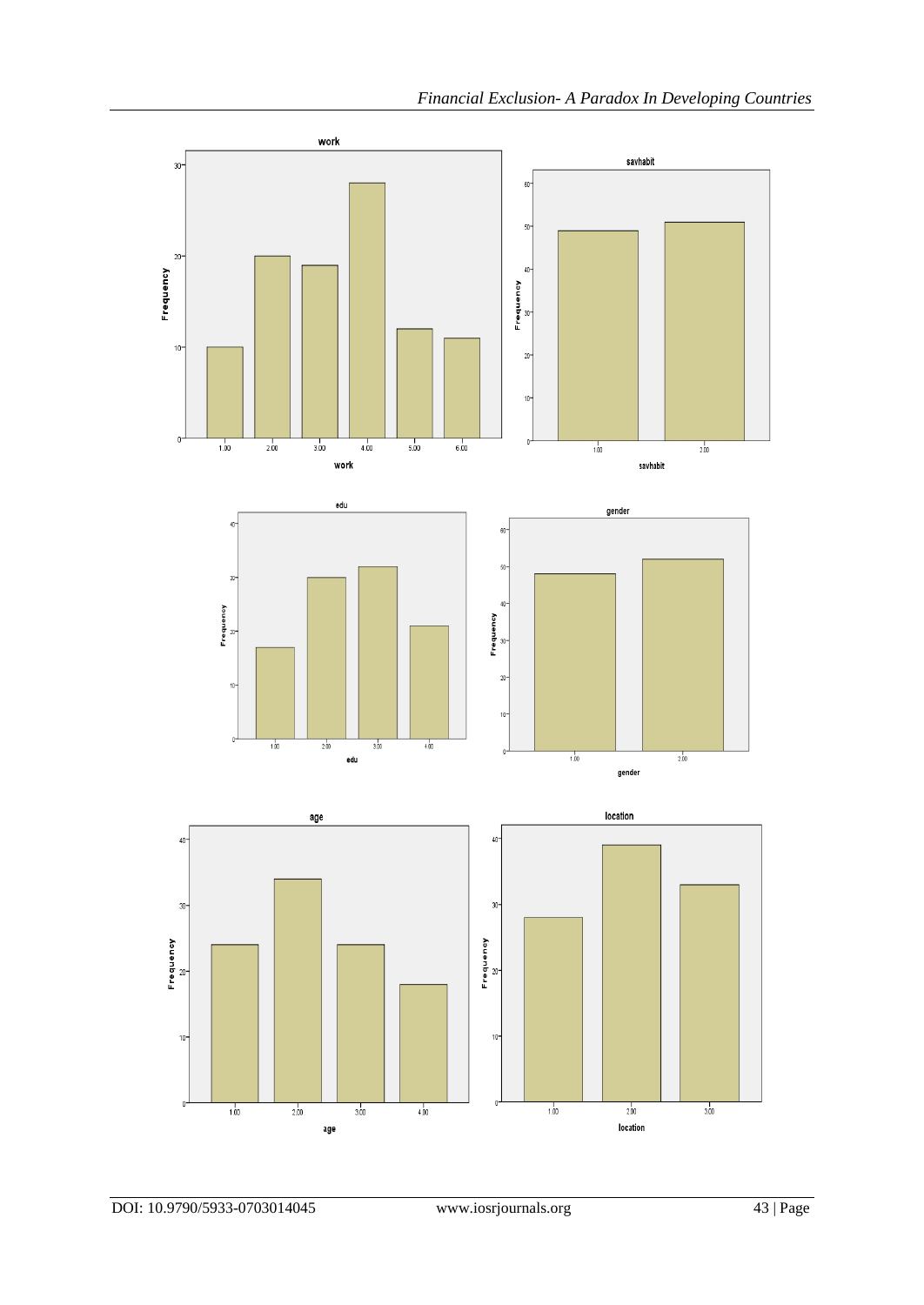# **VI. Methodology**

Since the dependent variable is 'binary', binary logistic regression has been done for analysis.Through our research paper, we try to find out the reasons behind financial exclusion. After doing the binary logistic regression with 100 respondents, we jot down these 4 factors behind financial exclusion.Family saving habits Unstable income Rural location Lack of education

|                           |          |        | 7П.  | Result |          |      |        |
|---------------------------|----------|--------|------|--------|----------|------|--------|
| Variables in the Equation |          |        |      |        |          |      |        |
|                           |          |        | S.E. | Wald   | 10<br>di | S12. | Exp(B) |
| Step 0                    | Constant | $-483$ | .209 | 5.349  |          | .021 | .617   |
|                           |          |        |      |        |          |      |        |

| Model Summary                                                                                               |                           |               |       |                 |    |      |        |  |
|-------------------------------------------------------------------------------------------------------------|---------------------------|---------------|-------|-----------------|----|------|--------|--|
| Step                                                                                                        | -2 Log likelihood         | Cox & Snell R |       | Nagelkerke<br>R |    |      |        |  |
|                                                                                                             |                           | Square        |       | Square          |    |      |        |  |
|                                                                                                             | $125.592^{\mathrm{a}}$    | .034          |       | .046            |    |      |        |  |
| a. Estimation terminated at iteration number 4 because parameter                                            |                           |               |       |                 |    |      |        |  |
| estimates changed by less than .001.                                                                        |                           |               |       |                 |    |      |        |  |
|                                                                                                             | Variables in the Equation |               |       |                 |    |      |        |  |
|                                                                                                             |                           | B             | S.E.  | Wald            | df | Sig. | Exp(B) |  |
|                                                                                                             | workstatus                | $-.029$       | .146  | .039            |    | .044 | .972   |  |
|                                                                                                             | savinghabit               | .032          | .057  | .313            |    | .076 | .969   |  |
|                                                                                                             | edu                       | .046          | .223  | .042            |    | .138 | .955   |  |
|                                                                                                             | gender                    | $-.024$       | .440  | .003            |    | .957 | .754   |  |
|                                                                                                             | age                       | $-.241$       | .216  | 1.249           |    | .864 | .785   |  |
|                                                                                                             | location                  | .200          | .287  | .487            |    | .085 | .818   |  |
|                                                                                                             | income                    | .109          | .208  | .275            |    | .600 | 1.115  |  |
|                                                                                                             | Constant                  | .510          | 1.367 | .139            |    | .709 | 1.665  |  |
| . Westella (a) concern discussion and contentation of the discRess for the setted and deviation to come and |                           |               |       |                 |    |      |        |  |

a. Variable(s) entered on step 1: work, savinghabit of head of the family, edu, gender, age, location, income.

Above result shows, 'work status', 'head of the family's saving habit', 'education' and 'location' are significant; Whereas, 'gender', 'age' and 'income' are not significant.

## **VIII. Analysis**

Our first observation is financial exclusion does not depend on how much a person earn, it basically depends on the nature of his/her income. A stable income gives a person the opportunity to save a certain amount of money. 'Saving habit of the head of the family' is a significant factor with a positive coefficient. As in many cases people inherit the saving habit, financial exclusion is less when the head of the family has some kind of financial activities. Higher educational qualification is not surprisingly a significant factor behind less financial exclusion. Similarly, as we move from rural to urban area, financial exclusion falls.

'Age' as well as 'income' is not showing any significant relationship with financial exclusion. Actually, financial inclusion depends on how much confidence a person have on financial market, how much knowledge he or she has regarding financial instruments, what kind of saving habit he or she is having. It does not depend on how much they earn or how old they are. Similarly, financial exclusion is not a function of 'gender'; rather, it could be a function of financial independence.

Now, after getting the names of the statistically significant variable behind financial exclusion; second question arises. That is, though the reasons are very much known to us, but still it seems to be too difficult to reduce the amount of financial exclusion!

Answer lies in the fact that all the reasons are, at the same time, generating from high financial exclusion rate.

# **Instability in income – Cause or Effect of Financial Exclusion?**

While unstable income is seen as strongly associated with exclusion, evidence is available for both causal *and*  consequential effect between this and most forms of financial exclusion. It is likely that the particular pathway followed by an individual to financial exclusion influences the direction of cause and effect between financial exclusion and financial hardship for that individual or household. Due to instability in income, people cannot afford to have bank account or other financial instruments. But on the other hand, due to lack of proper financial planning they could not have stable income in future too. Thus the same cause-effect relationship rotates again and again.

#### **Head of the family's saving habit - Cause or Effect of Financial Exclusion?**

Normally people inherit saving habits from their elders. If saving habits of the head of the family is a reason behind the financial exclusion, it also becomes an effect of financial exclusion. Because of lack of financial inclusion of one family, their ancestors couldn't get that urge to put their money in banks, and it goes on and on.